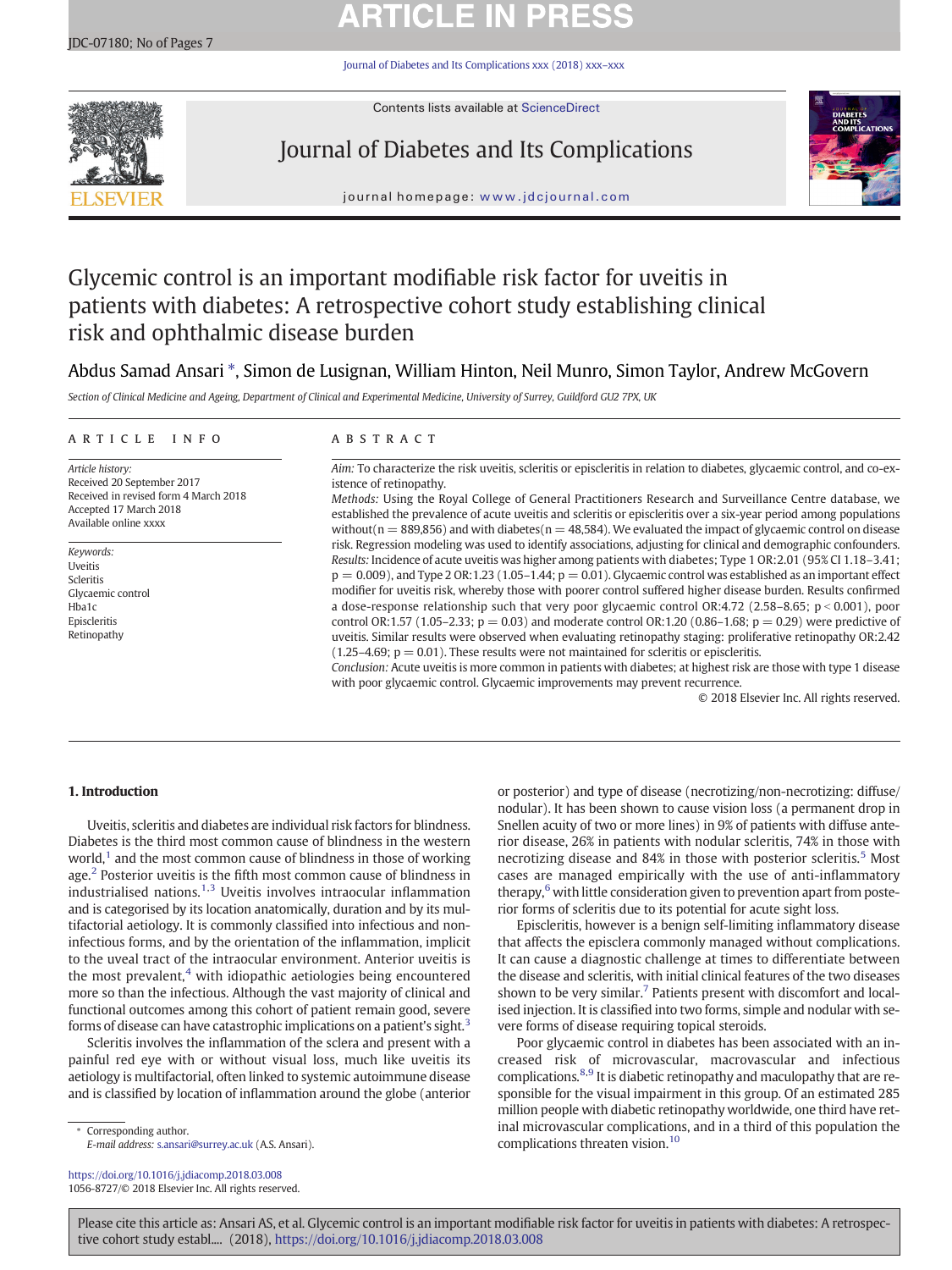Individually, these conditions may have a profound effect on an individual's capacity to see, and when a patient presents with more than one condition together the effect can often lead to accelerated[,](#page-6-0)<sup>[11](#page-6-0)</sup> irreversible impairment to the patient's vision and can provide a clinical challenge to manage in both primary and secondary care. We explored whether acute presentations of uveitis and scleritis or episcleritis were associated with diabetes and attempted to investigate if glycaemic control influenced risk of occurrence. It has long been suggested that there is a relationship between type 1 diabetes and uveitis and a potential association [w](#page-6-0)ith poor glycaemic control, however a recent review<sup>[12](#page-6-0)</sup> found no large scale studies assessing these relationships. The authors concluded that the association between diabetes and uveitis is contentious and requires further research[.](#page-6-0)<sup>[12](#page-6-0)</sup> There is an even great paucity of data on any potential relationship with type 2 diabetes[,](#page-6-0) $12$  and to our knowledge no research has established whether diabetes type holds additional prognostic value for predicting uveitis risk. Given these outstanding questions we feel that the data from our large-scale cohort study (despite the limitations of such studies) still provides a significant addition to the existing literature.

We hypothesised:

- The diabetic population would have a higher frequency of acute episodes of disease in comparison to the general population
- People with diabetes and poor glycaemic control would be more prone to risk of acute disease in comparison to patients with better glycaemic control

### 2. Methods

Utilising the Royal College of General Practitioners (RCGP) Research and Surveillance Centre (RSC) database we performed a retrospective cohort study with a nested investigation of glycaemic control and of pre-existing retinopathy in people with diabetes. The RCGP RSC database is made up of UK primary care data, this data source lends itself to this type of study because practices have been computerised since the late 1990s and there is a registration-based system with one patient registered with a single practice. Care is free at the point of delivery.

Our retrospective cohort study analysed the frequency of these inflammatory diseases in the population with diabetes in comparison to those without diabetes. The nested study investigated those with diabetes to evaluate what, if any, association existed between glycaemic control and episodes of acute uveitis and scleritis. The nested study incorporated data for stage of retinopathy and maculopathy; due to its already well-documented relationship to glycaemic control[.](#page-6-0)<sup>[13](#page-6-0)</sup>

### 2.1. Data source

The characteristics of the RCGP-RSC population and participating practices has been described elsewhere[.](#page-6-0)<sup>[14,15](#page-6-0)</sup> The electronic database contains information on over 1 million patients assembled from over 100 GP practices across England. Information is coded by participating practices for biochemical, prescription, diagnostic and demographic data into computerised medical record (CMR) systems as part of routine care[.](#page-6-0)<sup>[16](#page-6-0)</sup> Data within the RCGP RSC database is extracted from primary care records. In the UK patients are only able to register with a single GP practice. The results of any secondary care encounters, such as contact with an ophthalmologist are reported to the patients' GP in written letters and any new diagnoses are coded into their primary care record.

### 2.2. Study population and the definition of variables

A six-year study period was defined between the dates of 1st of January 2010 and 31st December 2015. All patients fully registered with an RCGP RSC general practice and aged ≥15 were included for analysis, we did not include temporary residents. We excluded patients from analysis when we could not establish the type of diabetes.

Structured data were extracted to ascertain patient information in relation to the demographics, conditions and biochemical data. Coded disease data were recoded by all participating practices using the Read classification[.](#page-6-0)[17](#page-6-0) Diabetes was identified using codes for recoded diagnosis, diabetes clinical review, diabetic medication (including oral hypoglycaemic agents, excluding metformin and agents commonly injected by this cohort) and the use of laboratory results. We have a well-established approach to validating diabetes diagnoses[.](#page-6-0)<sup>[18,19](#page-6-0)</sup> This consisted of two or more HbA1c values identified to be consistent with a diagnosis of diabetes and depending on test provenance; fasting, random, glucose tolerance test[.](#page-6-0)[20](#page-6-0)

Other variables that could potentially influence prediction on acute episode were also extracted from the coded database. This included patient age, gender, deprivation quintile, ethnicity, body mass index (BMI) and presence of connective tissue disorder. These were defined as following:

- Age: At the start of the study period (1st January 2010), only those 15 years old and older were included
- Gender: Male or female
- Deprivation Quintile: 1 to 5 as measured using the Index of Multiple Deprivation the National official measure defined by Public Health England and used by the National office of Statistics[.](#page-6-0) $21$
- Ethnicity: Asian, Black, Mixed, White or Other ethnic group (categories as defined by the Office for National Statistics and Public Health England)[.](#page-6-0)<sup>[22](#page-6-0)</sup>
- BMI: categorised as <18 $\cdot$ 5, 18 $\cdot$ 5 to 25, 25 to 30, and >30 kg m<sup>-2</sup>
- Connective tissue disorder: Underlying diagnosis made prior to, or during study period: present or absent.

Acute ocular disease investigated included uveitis and scleritis or episcleritis. Due to the nature of coding in primary care, scleritis and episcleritis were grouped together for the purposes of our analysis. We were unable to differentiate between infective and non-infectious causes, and thus all results were included in our study. Codes that related to traumatic, or chronic causes were excluded from our study. Medications were not used to identify disease, as we felt the medication used to treat these diseases were primarily started in secondary care and was not reliable due to the broad application of use.

### 2.3. Diabetes and its relationship to acute uveitis and scleritis or episcleritis

In our retrospective cohort study we compared the occurrence of acute episodes in people with diabetes in comparison to those without. Individual episodes of disease were categorised as a binary outcome (whether they occurred; yes or no) and as a categorical outcome (whether they did not occur, occurred once, twice and so on). We utilised logistic regression models when looking at the relationship between diabetes and individual disease and ordinal regression in cases involving categorical count outcomes. Confounders that were included in our models included: age, gender, ethnicity, deprivation quintile, body mass index (BMI), diagnosis of connective tissue disorder and type of diabetes (type 1 or 2).

### 2.4. Glycaemic control and its association to acute uveitis and scleritis or episcleritis

The nested study only involved people with diabetes. We aimed to analyse the influence of glycaemic control on acute episodes of uveitis and scleritis or episcleritis and to investigate if there was any additional influence of the stage of retinopathy. We used two different measures of glycaemic control to determine association. We used: (1) The single HbA1c measure found to closest to the start of our study period; and (2) Measurements of HbA1c calculated from the areas under the curve, over the whole study period, an approach based on that of Maple-Brown et al[.](#page-6-0)<sup>[23](#page-6-0)</sup> We found that the choice of HbA1c did not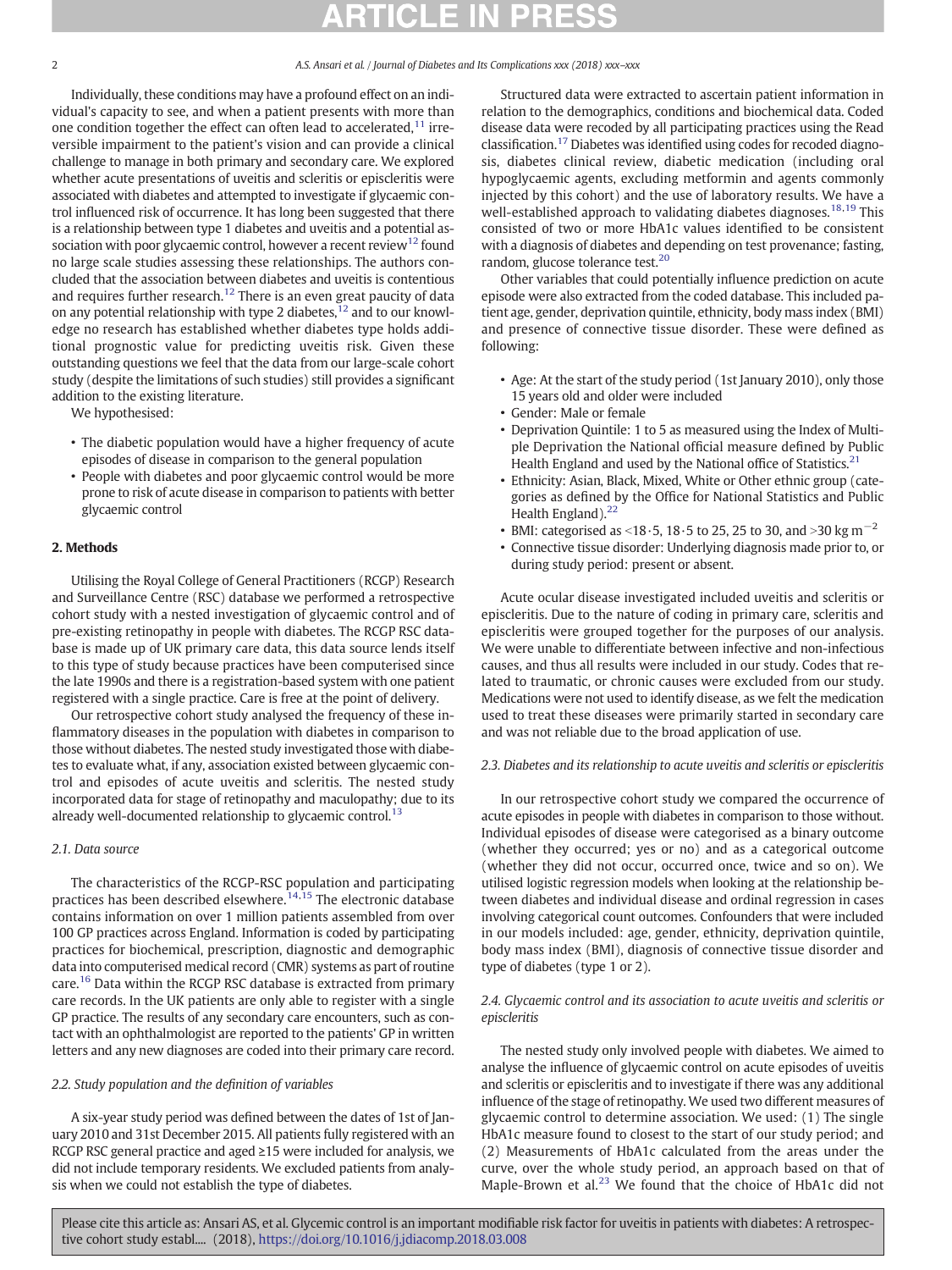significantly impact our findings and therefore we report our findings using the area under the curve [\(Table 2](#page-3-0)).

The equation used was:

$$
\frac{H_{AUC} = \frac{\sum_{n=0}^{N} t_n H_n + H_{n+1}}{2}}{\sum_{n=0}^{N} t_n}
$$

N number of hbA1c measurements in totality during the observation period.

 $H_n$  HbA1c value at time *n*,

 $t_n$  time between  $H_n$  and  $H_{n+1}$ 

HbA1c results we initially included as a linear variable in our regression models, however we found that the relationship between HbA1c and uveitis was non-linear. HbA1c results were subsequently stratified as good (<7% (<53 mmol/mol)) moderate (7–8.4%(53–68 mmol/mol)), poor  $(8.5-11.3\% (69-100 mmol/mol))$  and very poor  $(>11.3\% (>100$ mmol/mol)). We have previously demonstrated that these strata helpfully categorise the association between glycaemic control and infection prevalence in a number of [s](#page-6-0)ystemic infections $24$  and more recently ocular infections[.](#page-6-0)[9](#page-6-0) Other variables included within the nested element of the study, included: age, gender, ethnicity, BMI, diagnosis of connective tissue disorder, stage and diagnosis of retinopathy and diagnosis of maculopathy.

Retinopathy was categorised as per national screening guidelines: none, non-specific, background, pre-proliferative and proliferative[.](#page-6-0)<sup>[25](#page-6-0)</sup> Maculopathy was categorised as present or absent.

### 2.5. Statistical analysis

We utilised R Version 3.2.5 for data analysis. Acute episodes were corroborated to outcome variables. This was done in both binary and categorical counts for all the models created. Individual regression models were created to look at acute uveitis and scleritis. In instances where no cases of disease were identified for a specific variable category

### Table 1

Patient characteristics.

| Demographic                               | Without a diagnosis of<br>diabetes ( $N = 889,856$ ) | Diagnosis of diabetes<br>$(N = 48,584)$ |
|-------------------------------------------|------------------------------------------------------|-----------------------------------------|
| Age                                       |                                                      |                                         |
| $15 - 30$                                 | 237,507 (26.7%)                                      | 1175 (2.4%)                             |
| $30 - 45$                                 | 242,706 (27.3%)                                      | 4018 (8.3%)                             |
| $45 - 60$                                 | 202,340 (22.7%)                                      | 11,307 (23.3%)                          |
| $60 - 75$                                 | 135,580 (15.2%)                                      | 18,539 (38.2%)                          |
| $75+$                                     | 71,723 (8.1%)                                        | 13,545 (27.9%)                          |
| Gender                                    |                                                      |                                         |
| Male                                      | 432,950 (48.7%)                                      | 26,756 (55.1%)                          |
| Female                                    | 456,906 (51.3%)                                      | 21,828 (44.9%)                          |
| Connective tissue disorders               | 8384 (0.9%)                                          | 1212 (2.5%)                             |
| Type of diabetes                          |                                                      |                                         |
| 1                                         |                                                      | 3273 (6.7%)                             |
| $\overline{2}$                            |                                                      | 45,311 (93.3%)                          |
| Stage of diabetic retinopathy             |                                                      |                                         |
| None                                      |                                                      | 13,742 (28.3%)                          |
| Nonspecific                               |                                                      | 19,070 (39.3%)                          |
| Background                                |                                                      | 13,088 (26.9%)                          |
| Preproliferative                          |                                                      | 1596 (3.3%)                             |
| Proliferative                             |                                                      | 1088 (2.2%)                             |
| Presence of maculopathy                   |                                                      | 2949 (6.1%)                             |
| HbA1c %(mmol/mol)                         |                                                      |                                         |
| $\langle 7\% (\langle 53 \rangle )$ (ref) |                                                      | 16,950 (34.9)                           |
| $7\% - 8.4\% (53 - 69)$                   |                                                      | 15,768 (32.5)                           |
| $8.5\% - 11.3\%$ (69-100)                 |                                                      | 7225 (14.9)                             |
| $>11.3\%$ $(>100)$                        |                                                      | 747 (1.5)                               |
| Unknown                                   |                                                      | 7894 (16.2)                             |

The summarised demography of the 938,440 people included in the study: including age, gender, connective tissue disorder, stage of retinopathy and HbA1c.

we did not report an Odds Ratio (OR) for that variable category. Subsequently adjusted ORs and 95% confidence intervals were reported with their associated p-value. Results were deemed significant if they were associated with a p-value significance level of  $< 0.05$ .

### 2.6. Ethical considerations

This study was classified by the Medical Research Council (MRC) Health Research Authority (HRA) tool as a Service Evaluation and the study was also approved by the RCGP study review processes reference: RSC\_2617.

### 3. Results

### 3.1. Patient characteristics

939,028 people were available to be included in our study. People were excluded if we were unable to define the type of diabetes ( $n =$ 588) or were aged <15 years. This provided us with a final total population of 938,440. Of these patients 48,584 were identified to have diabetes: Type 1 ( $n = 3273$ ) and Type 2 ( $N = 45,311$ ). A full description of our patient characteristics have been published elsewhere, (a brief summarised form is noted in Table  $1$ )[.](#page-6-0)<sup>[26](#page-6-0)</sup> During the follow up period we identified a total of 4011 episodes of acute uveitis or scleritis or episcleritis in the entire population, which consisted of: acute uveitis ( $n =$ 2528) and scleritis or episcleritis ( $n = 1483$ ). Within the diabetic cohort we identified a total of 334 total episodes of disease: uveitis ( $n = 253$ ) and scleritis or episcleritis  $(n = 81)$ .

### 3.2. The association between diabetes, acute uveitis and scleritis or episcleritis

Utilising logistic regression models we completed an initial analysis on the entire population [\(Table 2\)](#page-3-0). We identified that the risk of an episode of acute uveitis to increase with age, with the highest risk seen in those aged between 60 and 75 years. Acute uveitis was found to occur more commonly in the Asian and Black population with no significant variation noted when patients were stratified by socioeconomic deprivation or BMI. Acute uveitis was significantly more common in people with type 1 diabetes and type 2 diabetes, than in those without diabetes after adjusting for confounders.

Conversely scleritis or episcleritis was found to occur least commonly in patients aged between 15 and 30 or over the age of 75. No variation was identified by ethnicity however increased episode risk was found to be associated with socioeconomic deprivation quintiles 4 and 5 (the most deprived groups). No such relationship was identified between diabetes and scleritis or episcleritis.

### 3.3. The association between glycaemic control acute uveitis and scleritis or episcleritis

Within the diabetes cohort we did not find any association with acute uveitis and age, sex or socioeconomic deprivation; however we did note increased episode occurrence risk in those from Asian and Black ethnic backgrounds ([Table 3\)](#page-4-0). We identified an increased risk of disease with worsening glycaemic control with the greatest risk seen in those with an HbA1c >11.3% (>100 mmol/mol). There was no relationship with retinopathy other than an increased risk in those with a diagnosis of proliferative disease. [Fig. 1](#page-4-0) displays the odds ratios derived from the multi-variable logistic regression, illustrating the magnitude of effect of modifiable risk factors included in the model (HbA1c and retinopathy categories). We find HbA1c  $(>11.3%)$  and proliferative retinopathy are most predictive of uveitis. We also see HbA1c maintains a dose-response relationship for predicting uveitis, whereby the predictive risk for uveitis increases according to the severity of glycaemic control ([Fig. 1](#page-4-0)).

Whilst males appeared to have fewer episodes of scleritis or episcleritis, no statistically significant relationship was identified with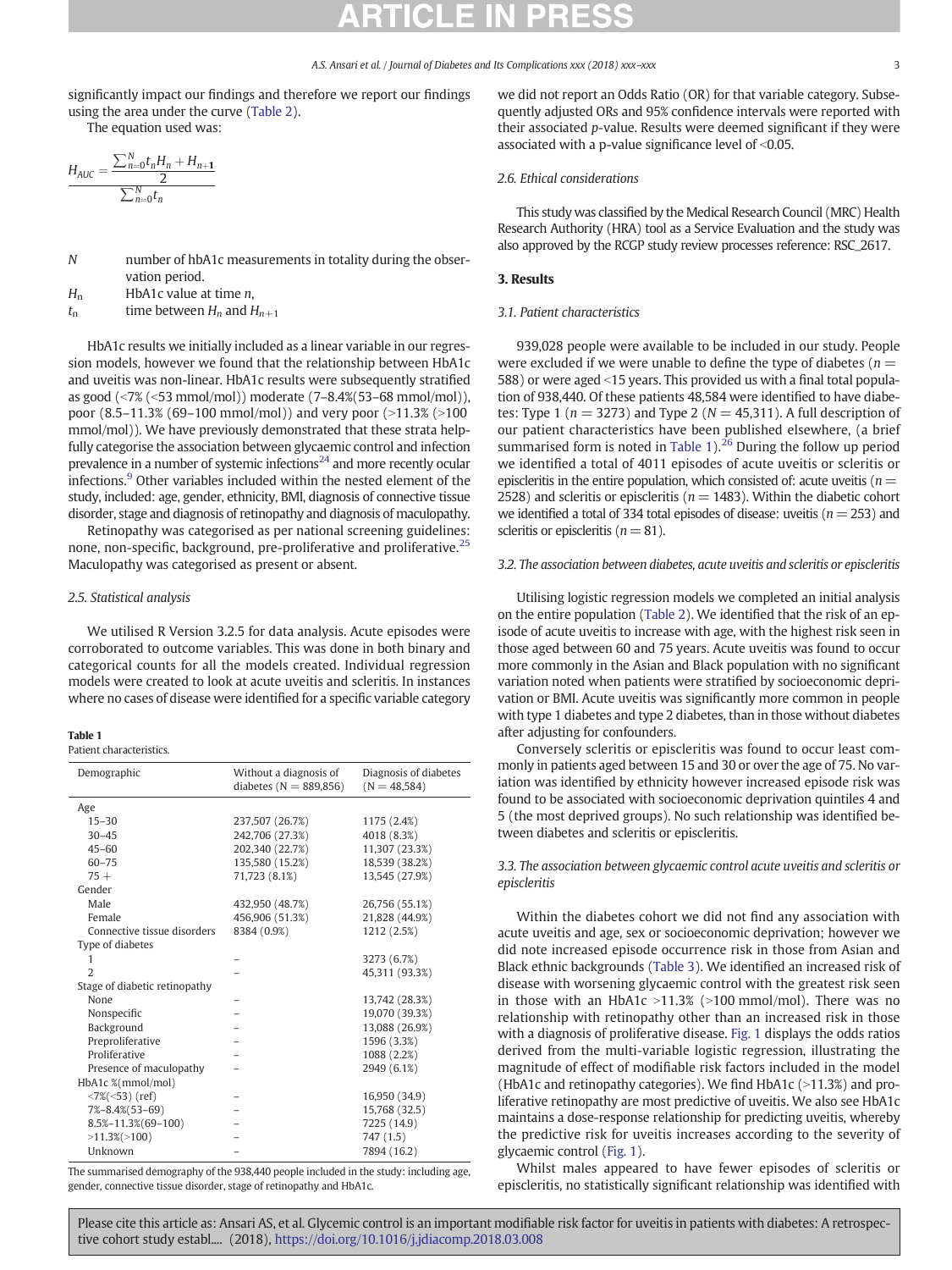## <span id="page-3-0"></span>Table 2

Entire study population model results.

| Variables                   | Acute uveitis       |              | Scleritis or Episcleritis |              |  |
|-----------------------------|---------------------|--------------|---------------------------|--------------|--|
|                             | Odds ratio          | p value      | Odds ratio                | p value      |  |
|                             | $(95\% CI)$         |              | (95% CI)                  |              |  |
| Age                         |                     |              |                           |              |  |
| $15 - 30$                   | $0.53(0.44 - 0.63)$ | p < 0.0001   | $0.39(0.32 - 0.48)$       | p < 0.0001   |  |
| $30 - 45$ (ref)             | $\mathbf{1}$        |              | $\mathbf{1}$              |              |  |
| $45 - 60$                   | $1.65(1.45-1.88)$   | p < 0.0001   | $1.13(0.97-1.31)$         | $p = 0.1123$ |  |
| $60 - 75$                   | $1.97(1.72 - 2.26)$ | p < 0.0001   | $0.95(0.80 - 1.13)$       | $p = 0.5848$ |  |
| $75+$                       | $1.54(1.29-1.83)$   | p < 0.0001   | $0.45(0.34 - 0.59)$       | p < 0.0001   |  |
| Gender                      |                     |              |                           |              |  |
| Male                        | $1.02(0.93 - 1.11)$ | $p = 0.7456$ | $0.56(0.50 - 0.64)$       | p < 0.0001   |  |
| Ethnicity                   |                     |              |                           |              |  |
| Asian                       | $1.65(1.38-1.97)$   | p < 0.0001   | $1.24(0.97-1.59)$         | $p = 0.0815$ |  |
| <b>Black</b>                | $2.17(1.79 - 2.64)$ | p < 0.0001   | $1.18(0.86 - 1.62)$       | $p = 0.3146$ |  |
| Mixed                       | $1.74(1.19-2.53)$   | $p = 0.0040$ | $1.09(0.62 - 1.93)$       | $p = 0.7679$ |  |
| White (ref)                 |                     |              | 1.                        |              |  |
| Other                       | $0.90(0.54 - 1.50)$ | $p = 0.6777$ | $0.73(0.36 - 1.47)$       | $p = 0.3739$ |  |
| <b>BMI</b>                  |                     |              |                           |              |  |
| < 18.5                      | $0.83(0.54 - 1.26)$ | $p = 0.3785$ | $0.46(0.23 - 0.93)$       | $p = 0.0302$ |  |
| $18.5 \geq 24.9$ (ref)      |                     |              | 1.                        |              |  |
| $25 \ge 29.9$               | $1.00(0.88 - 1.14)$ | $p = 0.9993$ | $1.14(0.96 - 1.35)$       | $p = 0.1239$ |  |
| $\geq$ 30                   | $1.22(1.06-1.40)$   | $p = 0.0046$ | $1.18(0.99 - 1.42)$       | $p = 0.0712$ |  |
| None                        | $1.03(0.91 - 1.17)$ | $p = 0.6320$ | $1.01(0.86 - 1.18)$       | $p = 0.9504$ |  |
| Deprivation quintile        |                     |              |                           |              |  |
| 1(ref)                      |                     |              | 1                         |              |  |
| 2                           | $1.08(0.92 - 1.27)$ | $p = 0.3235$ | $0.90(0.71 - 1.14)$       | $p = 0.3731$ |  |
| 3                           | $1.22(1.04-1.42)$   | $p = 0.0151$ | $1.31(1.05-1.62)$         | $p = 0.0162$ |  |
| $\overline{4}$              | $1.14(0.97-1.32)$   | $p = 0.1058$ | $1.49(1.21 - 1.83)$       | $p = 0.0001$ |  |
| 5                           | $1.20(1.03 - 1.39)$ | $p = 0.0172$ | $1.64(1.35-1.99)$         | p < 0.0001   |  |
| Connective tissue disorders | $1.94(1.47-2.56)$   | p < 0.0001   | $3.04(2.21 - 4.18)$       | p < 0.0001   |  |
| <b>Diabetes</b>             |                     |              |                           |              |  |
| No diabetes (ref)           |                     |              | 1                         |              |  |
| Type 1                      | $2.01(1.18-3.41)$   | $p = 0.0099$ | $1.08(0.45 - 2.60)$       | $p = 0.8687$ |  |
| Type 2                      | $1.23(1.05-1.44)$   | $p = 0.0098$ | $0.84(0.64 - 1.10)$       | $p = 0.2087$ |  |

Results from regression models looking at diabetes as a variable for acute uveitis and scleritis or episcleritis. Models adjusted for gender, age, ethnicity, deprivation quintile, BMI and diagnosis of connective tissue disorder.

age, ethnicity, glycaemic control, retinopathy, and maculopathy or socioeconomic deprivation quintile within the diabetic population (Table 2).

### 4. Discussion

Our results found episodes of acute uveitis to occur more frequently in people with diabetes, particularly in those with type 1 disease. Prevalence had a linear association with worse glycaemic control. No significant relationship was found between scleritis or episcleritis, diabetes, glycaemic control, retinopathy or maculopathy.

Our study is the first large population study to clearly demonstrate the relationship of glycaemic control on the prevalence of acute uveitis, whilst simultaneously confirming its relationship to microvascular complications frequently seen in those with poor control. Although scleritis, episclertis and uveitis can be multifactorial in aetiology, our results would suggest different pathological processes that influence recurrent episodes of disease, particularly in people with diabetes. Our results suggest that glycaemic control could be a major modifiable risk factor in preventing the occurrence and recurrence of acute uveitis in people with diabetes.

### 4.1. Limitations and strengths of our study

The primary strengths of our study include the population size and the high quality of routine data collection that is provided by the RCGP RSC practice network. We have been able to look at several associations over a long period of time. Our population size is also larger than any study looking at these associations to date. Limitations include those of any retrospective database observational study. This includes our inability to exclude residual confounding; we were unable to demonstrate causal relationships. Additionally due to either infrequency of disease on a whole, or poor transfer of recording from secondary care to primary care, our population size ideally would be increased to better identify associations. Due to data quality limitations and numbers, we decided to group together the various forms of each disease that are generally separated into anatomical site and aetiology. This hindered are ability to differentiate between scleritis and episcleritis. Primary care coding practices at present, commonly code these two clinically varied diseases together. In optimal conditions sub categorized forms of uveitis, scleritis and episcleritis should be studied.

Uveitis, we would have liked to classify into anterior, posterior, intermediate, panuveitis and scleritis into anterior, posterior, nodular, and necrotizing and Episcleritis into its simple and nodular forms. However these were poorly differentiated in primary care data. We would also have liked to investigate the diseases aetiologically to see if idiopathic forms of disease varied in comparison to infectious or autoimmune associated presentations, but again this data was limited and poorly recorded.

There is also a possibility that a number of patients are incorrectly or not coded onto primary care systems leading to missed episodes of disease we are unable to identify. There is also a large population that directly presents to secondary care, and whilst these encounters are routinely communicated to the patients GP in primary care, information transfer inevitably leads to missed cases and recording bias. We were also unable to look at a number of patient important and clinical outcomes including visual acuity, intraocular pressure and clinical presentation findings which are usually recorded in free text in the record and not available for researchers; all of which would be useful in better understanding this relationship. Finally it must also be noted that the ratio of scleritis/episcleritis to uveitis cases may indeed seem higher than noted in practice by many ophthalmologists. We feel that this is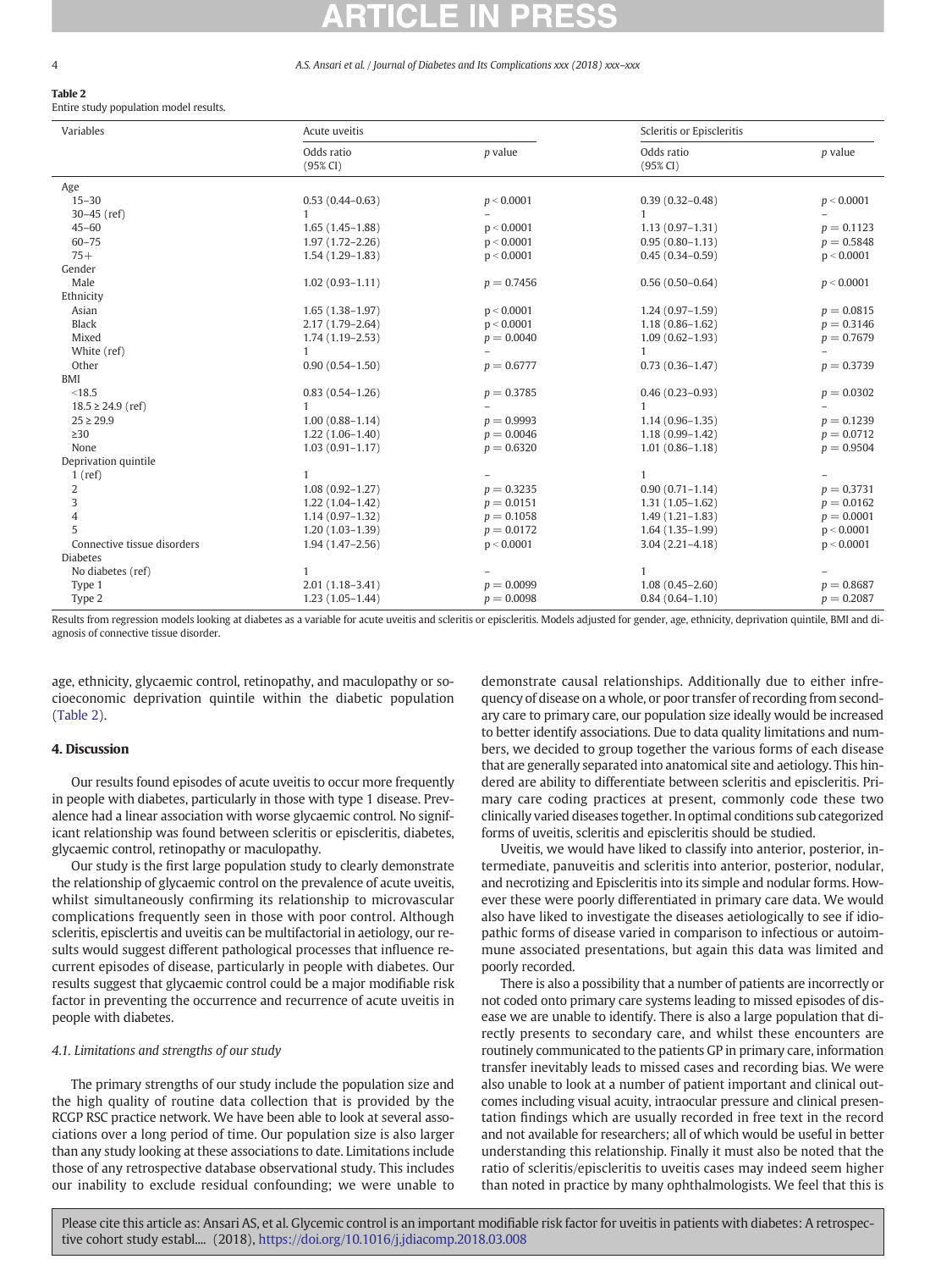### <span id="page-4-0"></span>Table 3

Diabetic population models.

| Variables                   | Acute uveitis          |              | Scleritis or episcleritis |              |
|-----------------------------|------------------------|--------------|---------------------------|--------------|
|                             | Odds ratio<br>(95% CI) | p value      | Odds ratio<br>$(95\% CI)$ | p value      |
| Age:                        |                        |              |                           |              |
| $15 - 30$                   | $1.51(0.61 - 3.73)$    | $p = 0.3673$ | $0.81(0.09 - 6.98)$       | $p = 0.8473$ |
| $30 - 45$ (ref)             | $\mathbf{1}$           |              | $\mathbf{1}$              |              |
| $45 - 60$                   | $1.46(0.84 - 2.55)$    | $p = 0.1774$ | $1.44(0.54 - 3.81)$       | $p = 0.4679$ |
| $60 - 75$                   | $1.29(0.74 - 2.26)$    | $p = 0.3681$ | $0.99(0.38 - 2.63)$       | $p = 0.9895$ |
| $75+$                       | $1.42(0.79 - 2.55)$    | $p = 0.2463$ | $0.51(0.17-1.55)$         | $p = 0.2359$ |
| Gender                      |                        |              |                           |              |
| Male                        | $0.96(0.73 - 1.27)$    | $p = 0.7879$ | $0.45(0.27-0.75)$         | $p = 0.0020$ |
| Ethnicity                   |                        |              |                           |              |
| Asian                       | $2.09(1.40-3.11)$      | $p = 0.0003$ | $1.66(0.80-3.45)$         | $p = 0.1729$ |
| <b>Black</b>                | $2.17(1.24 - 3.79)$    | $p = 0.0063$ | $0.80(0.19-3.39)$         | $p = 0.7629$ |
| Mixed                       | $1.91(0.60 - 6.06)$    | $p = 0.2712$ | $3.24(0.78 - 13.55)$      | $p = 0.1071$ |
| White (ref)                 | 1                      |              | 1                         |              |
| Other                       | $2.38(0.74 - 7.59)$    | $p = 0.1440$ | No cases                  | No cases     |
| Deprivation quintile        |                        |              |                           |              |
| $1$ (ref)                   | 1                      |              | 1                         |              |
| 2                           | $1.51(0.94 - 2.42)$    | $p = 0.0874$ | $1.23(0.54 - 2.80)$       | $p = 0.6234$ |
| 3                           | $1.86(1.17-2.96)$      | $p = 0.0084$ | $0.92(0.38 - 2.23)$       | $p = 0.8480$ |
| 4                           | $1.54(0.95 - 2.48)$    | $p = 0.0781$ | $0.79(0.32 - 1.96)$       | $p = 0.6164$ |
| 5                           | $1.75(1.11 - 2.76)$    | $p = 0.0157$ | $1.79(0.85 - 3.74)$       | $p = 0.1241$ |
| Connective tissue disorders | $1.04(0.42 - 2.54)$    | $p = 0.9332$ | 4.10 (1.74-9.68)          | $p = 0.0013$ |
| Retinopathy                 |                        |              |                           |              |
| None (ref)                  | 1                      |              | 1                         |              |
| Background                  | $0.89(0.57 - 1.41)$    | $p = 0.6234$ | $2.03(0.89 - 4.65)$       | $p = 0.0944$ |
| Non-specific                | $1.18(0.78 - 1.78)$    | $p = 0.4357$ | $1.27(0.56 - 2.89)$       | $p = 0.5744$ |
| Preproliferative            | $1.68(0.87 - 3.24)$    | $p = 0.1218$ | $1.07(0.21 - 5.50)$       | $p = 0.9314$ |
| Proliferative               | $2.42(1.25 - 4.69)$    | $p = 0.0089$ | $1.68(0.33 - 8.59)$       | $p = 0.5323$ |
| Maculopathy                 | $1.15(0.71 - 1.87)$    | $p = 0.5661$ | $1.50(0.63 - 3.54)$       | $p = 0.3592$ |
| HbA1c %(mmol/mol)           |                        |              |                           |              |
| $<7\%$ ( $<53$ ) (ref)      | 1                      |              | $\mathbf{1}$              |              |
| 7%-8.4% (53-69)             | $1.20(0.86 - 1.68)$    | $p = 0.2932$ | $1.07(0.61 - 1.87)$       | $p = 0.8177$ |
| $8.5\% - 11.3\%$ (69-100)   | $1.57(1.05 - 2.33)$    | $p = 0.0269$ | $0.89(0.42 - 1.89)$       | $p = 0.7669$ |
| $>11.3\%$ ( $>100$ )        | $4.72(2.58 - 8.65)$    | p < 0.0001   | No Cases                  | No Cases     |
| Unknown                     | $0.31(0.14 - 0.67)$    | $p = 0.0029$ | $0.44(0.12 - 1.61)$       | $p = 0.2139$ |

Results from regression models looking at glycemic control within the diabetic population, as a variable for acute uveitis and scleritis or episcleritis. Models are adjusted for age, gender, ethnicity, body mass index (BMI), the presence of connective tissue disorders, the degree of retinopathy, the presence of maculopathy and deprivation quintile.

|                                                     | Forrest Plot of Modifiable Risk Factors for Uveitis (HbA1c, Maculopathy and Retinopathy) |
|-----------------------------------------------------|------------------------------------------------------------------------------------------|
| Modifiable<br><b>Risk Factors</b>                   | Odds ratio<br>(95% CI)                                                                   |
| HbA1c (7-8.4%)                                      | 1.20 (0.86, 1.68)                                                                        |
| HbA1c (8.5-11.3%)                                   | 1.57 (1.05, 2.34)                                                                        |
| HbA1c > 11.3%                                       | 4.72 (2.58, 8.64)                                                                        |
| Background                                          | 0.89(0.57, 1.40)                                                                         |
| Non-specific                                        | 1.18 (0.78, 1.78)                                                                        |
| Preproliferative                                    | 1.68 (0.87, 3.24)                                                                        |
| Proliferative                                       | 2.42 (1.24, 4.71)                                                                        |
| Maculopathy                                         | 1.15 (0.71, 1.87)                                                                        |
| $\cdot$ 1<br>$\cdot$<br>.5<br><b>Decreased Risk</b> | 10<br><b>Increased Risk</b>                                                              |

Fig. 1. Forrest plot of modifiable risk factors for uveitis (HbA1c, maculopathy and retinopathy). Caption: This visual representation of data reflects findings from the multi-variable logistic regression analysis constructed to establish risk factors for uveitis among diabetic populations (Table 3). This graph includes the odds ratios and corresponding 95% confidence intervals presented on a logarithmic scale.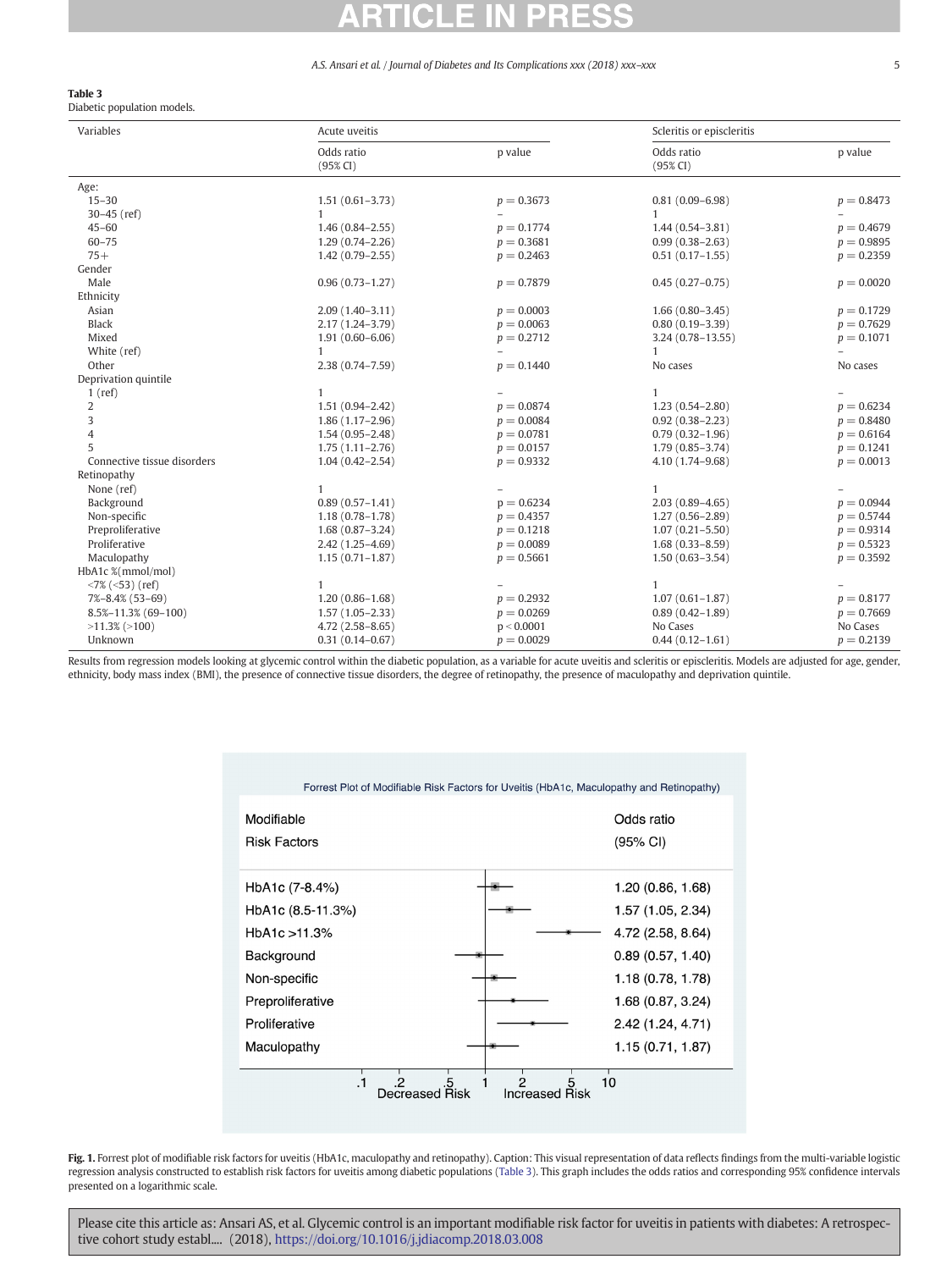likely due to the prism of secondary care referrals with our data being collected from a primary care source; this may indeed suggest many simple cases of episcleritis being managed in the community.

Information on the source of the diagnosis –whether this was made by GP or specialist—was not available in our dataset. It is therefore possible that there are cases where an incorrect diagnosis has been made. However current UK guidelines recommend that all suspected cases of uveitis, scleritis, and episcleritis are referred urgently to secondary care for managemen[t](#page-6-0)<sup>[27](#page-6-0)</sup> and therefore the majority of diagnoses are likely to have been made by an ophthalmologist and coded retrospectively into the primary care record.

When considering the detection of concomitant eye disease, we acknowledge the possibility of ascertainment bias in the diabetic population. Diabetic Retinopathy guidelines published by the Royal College of Ophthalmologists suggest regular review for patients with signs of diabetic retinopathy. These vary between a few weeks to months before reassessment. Although this cohort of patients are indeed under close monitoring, uveitis is commonly an acute presentation that can be exceptionally painful and debilitating. Patients commonly seek urgent medical advice within a few days of onset and are immediately referred for ophthalmology review. While there may be a greater chance for ophthalmologists to detect conditions with insidious onset such as cataracts during routine screening, we would argue acute inflammatory presentations of uveitis or scleritis would not be discovered during routine ophthalmology assessments.

### 4.2. Comparison with the literature

There is a significant paucity of information that has been able to truly define the relationship between diabetes, uveitis or scleritis. Studies have been largely underpowered, have not attempted to define to a relationship or have simply attempted to look at ophthalmic outcomes in an attempt to better understand clinical course.

A recent systematic review highlighted this significant lack of information and conflicting reports relating to diabetes and intraocular inflammation. It highlighted the relationship between uveitis and diabetes and determined the need for more studies to conclude if an as-sociation truly exits[.](#page-6-0)<sup>[12](#page-6-0)</sup> This relationship between diabetes and anterior uveitis was first described > 100 years ago[.](#page-6-0)<sup>[28](#page-6-0)</sup> With associations suggesting that patients with non-insulin diabetics to be more prone to suffer from idiopathic anterior uveitis in comparison to acute disease second-ary to underlying systemic disease[.](#page-6-0)<sup>[29](#page-6-0)</sup> A number of different case resorts have highlighted the link between uveitis and diabetes[.](#page-6-0)<sup>[30](#page-6-0)–32</sup> With a number of authors even defining diabetes related uveitis occurring in the presence of poorly controlled diabetes without any other underlying cause of disease[.](#page-6-0)[33,34](#page-6-0) Only one other study has attempted to look characteristics of patients with uveitis and diabetic eye disease and was published in 2013[.](#page-6-0)<sup>[34](#page-6-0)</sup> This was disadvantaged by their population size ( $n = 36$ : type  $1 = 1$ , type  $2 = 35$ ). They were however able to demonstrate a raised mean Hba1c of 9.5% (80 mmol/mol) in acute phases of disease. They also suggested an increased risk of progression of retinopathy stage due to poor glycaemic control for patients with recurrent disease. This dataset was collected from secondary care data, and thus was also able to report on visual outcomes and better classify type of uveitis. Another study attempting to examine cases of anterior uveitis in patients with diabetes ( $n = 28$ ) found that patients without diabetic retinopathy were more likely to develop anterior uveitis and this was seen more frequently in patients who were being treated with insulin and glybenclamide[.](#page-6-0)<sup>[35](#page-6-0)</sup> Authors concluded that progression of disease and diabetes was not related to the presence of anterior uveitis. Other studies have looked to identify optimal treatment protocols for patients that suffer from uveitis. A team part of the 'visual loss in uveitis' based at Moorfields hospital in England identified 96 patients with chronic uveitis and a diagnosis of diabetes[.](#page-6-0)<sup>[36](#page-6-0)</sup> They however did not examine the role of glycaemic control on relapse rate. Patients with uveitis and diabetes appeared to have a significant reduction in visual acuity when followed up over two years[.](#page-6-0)<sup>[36](#page-6-0)</sup>

Many have postulated a possible immunological link between diabe-tes and uveitis[.](#page-6-0)<sup>[37](#page-6-0)</sup> One must remember that inflammation does indeed play an important role in the pathophysiology of both diabetic retinop-athy and acute uveitis[.](#page-6-0)<sup>[33,38](#page-6-0)</sup> The basis of which is attributed to dysfunction of the blood-ocular barrier. This includes the up regulation of proinflammatory factors such as interleukin-1 Beta, IL-6, IL-8, interferon induced protein 10 and tumour necrosis factor alpha in diabetic retinopathy and over 16 different vascular endothelial growth factor independent inflammatory cytokines which have been implicated in proliferative retinopathy[.](#page-6-0)<sup>[12](#page-6-0)</sup> The earlier mentioned systematic review looking at the relationship between diabetes and uveitis identified a total of 82 reported case report or series on patients to have both diabetes and uveitis. Only 30 patients had type of diabetes highlighted, of which 76.7% of patients were type 1 and 23.3% having type 2 diabetes. Results that appear to be consistent with our findings with a total prevalence deemed to be between 7 and 13% of an underlying diagnosis of diabetes on first presentation with acute uveitis. However, they felt that there were conflicting results with some reports relating this high incidence of diabetes attributed to an aging population. Nonetheless, we have attempted to better delineate this relationship.

Information accurately describing the relationship, and clinical course of diabetic patients with scleritis or episcleritis is limited. A very few case reports have suggested possible diabetes as an underlying cause of infectious scleritis[.](#page-6-0)<sup>[39](#page-6-0)</sup> Studies attempting to establish the characteristics of those with scleritis have noted up to 20% patients with an underlying diagnosis of diabetes[.](#page-6-0)<sup>[40](#page-6-0)</sup> Despite these suggested associations, there has been no published epidemiological study that has examined the potential correlations between diabetes and anterior uveitis, scleritis/episclertis, or attempted to determine the role of glycaemic control in people with diabetes. This is despite suggestions that those with underlying diabetes have more severe forms of disease, leading to potentially catastrophic ocular and systemic outcomes[.](#page-6-0)<sup>[41](#page-6-0)</sup>

### 5. Conclusions

Poor glycaemic control further in diabetes increases the risk of acute uveitis, with patients that have an HbA1c over  $>$ 11.3% (100 mmol/mol) almost 5 times more likely to have an event. Acute uveitis was also more common in those with proliferative retinopathy. Scleritis or episcleritis was not found to be associated with diabetes, glycaemic control, or retinopathy. Acute uveitis is more common in patients with diabetes; those at highest risk are patients with type 1 disease.

### Author contributions

ASA, Sdel and AMcG were involved in the conception and design of the study. ASA, AMcG, and WH were involved in data collection. ASA and AMcG carried out the statistical analysis and data interpretation. ASA drafted the manuscript. ASA, AMcG, Sdel, WH, NM and ST provided critical review of the manuscript and contributed to the final write-up. AMcG was the principal study investigator. All authors read and approved the final manuscript.

### Role of funding source

This study has no funding source or sponsor to be reported.

### Conflicts of interest

ASA has no conflicts of interest to declare. AMG, WH, BA and SdL have undertaken research funded by Eli-Lilly. NM has received fees for serving as a speaker, a consultant or an advisory board member for Allergan, Bristol-Myers Squibb-Astra-Zeneca, GlaxoSmithKline, Eli Lilly, Lifescan, MSD, Metronic, Novartis, Novo Nordisk, Pfizer, Sankio, Sanofi, Roche,